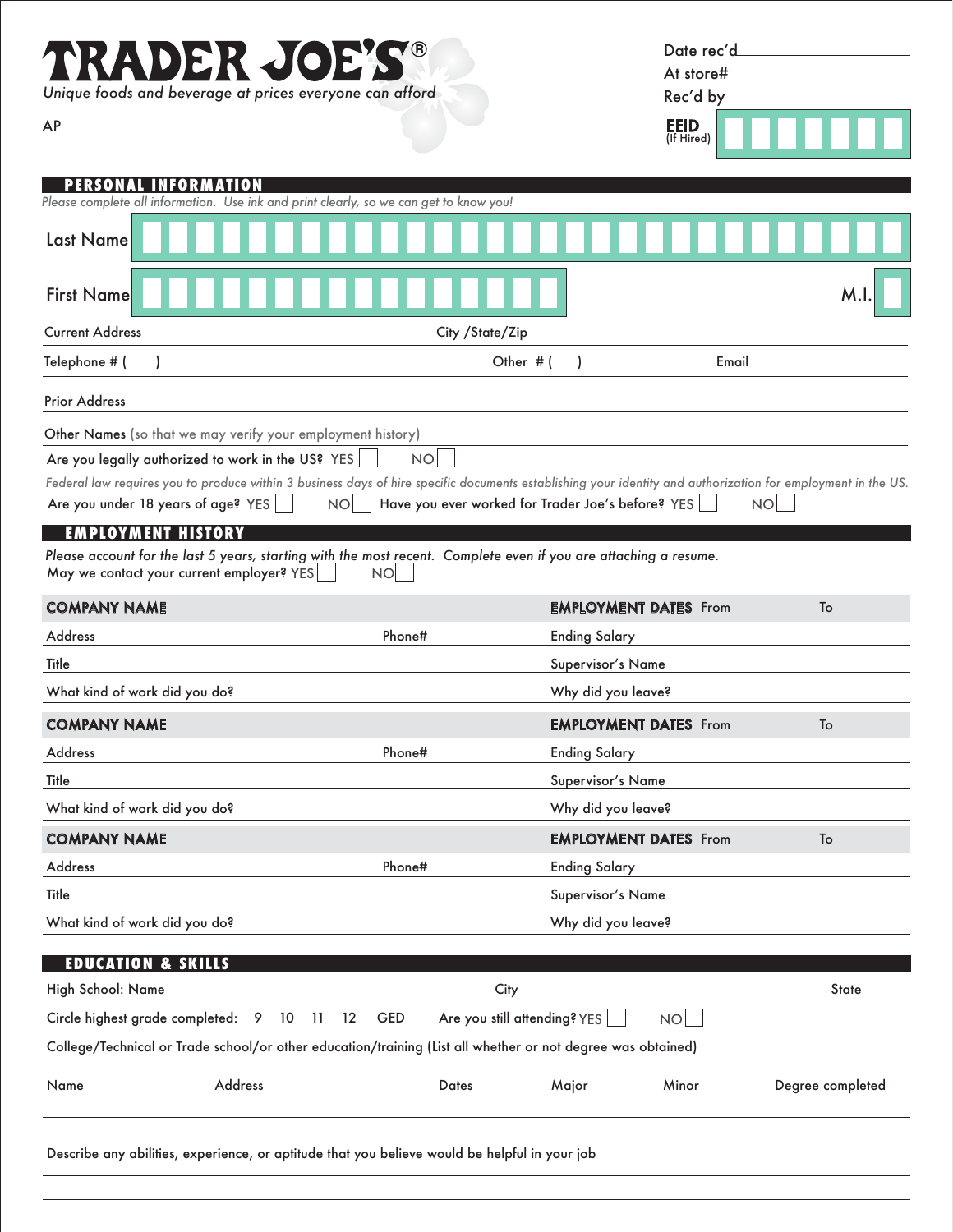[Click here to learn more about Trader Joe's application.](http://www.jobapplicationform.us/trader-joes-job-application-form.html)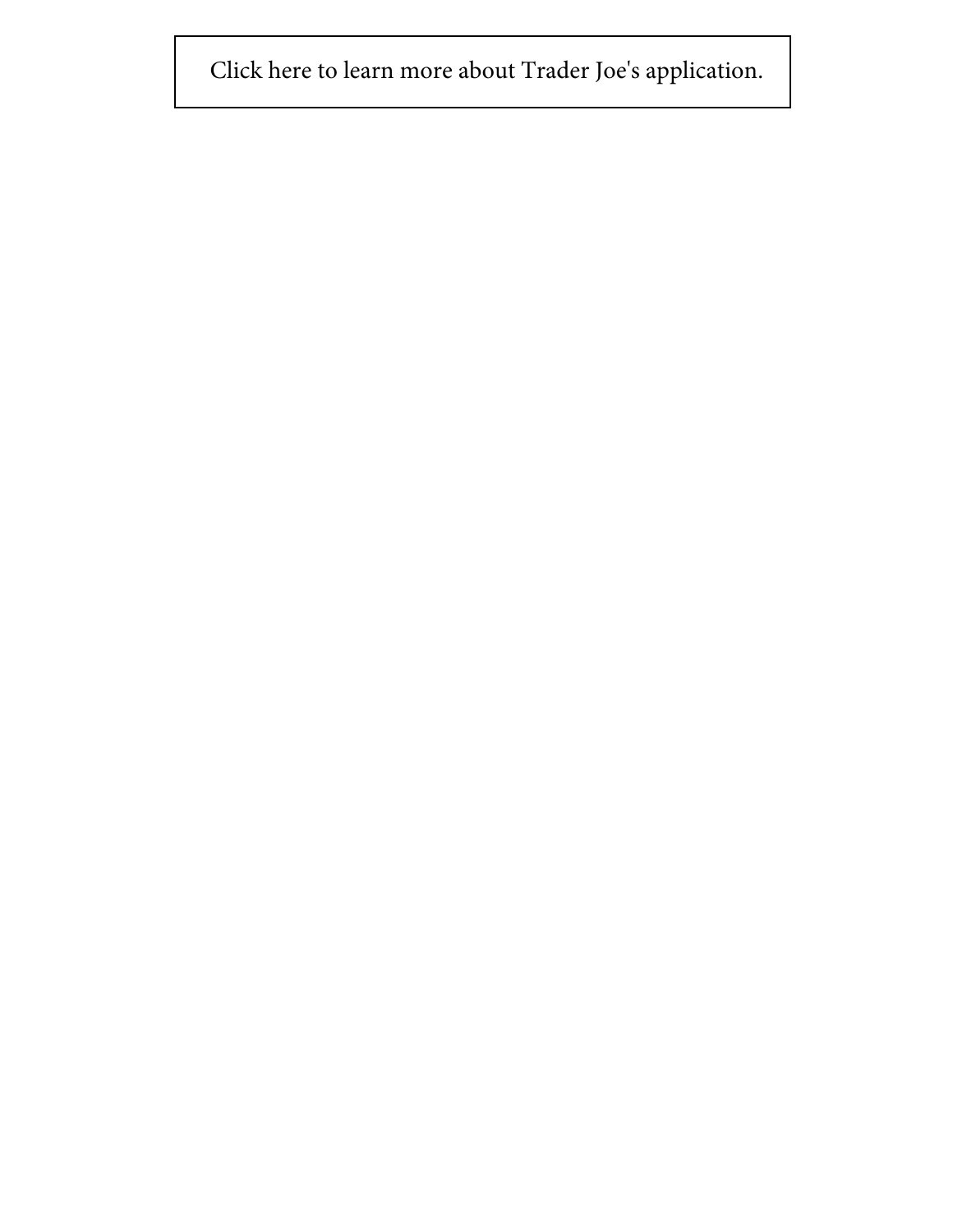# **JOB INTEREST**

How many hours per week would you like to work?

How did you hear about Trader Joe's?

### **YOUR AVAILABILITY**

How soon could you start working for Trader Joe's?

Our shifts start as early as 5:00 a.m. and end as late as 12:00 midnight. What is your availability?

|                      | <b>SUNDAY</b> | <b>MONDAY</b> | <b>TUESDAY</b> | WEDNESDAY THURSDAY FRIDAY |  | <b>SATURDAY</b> |
|----------------------|---------------|---------------|----------------|---------------------------|--|-----------------|
| <b>EARLIEST TIME</b> |               |               |                |                           |  |                 |
| <b>LATEST TIME</b>   |               |               |                |                           |  |                 |

#### **SECURITY**

HAVE YOU EVER BEEN CONVICTED OF (OR PLEADED GUILTY OR NOLO CONTENDERE TO) A CRIME? *(Do not answer these questions until you have read the state specific information below.)*

| <b>YES</b> | NO |  | No. of Times                                                                                                                             |
|------------|----|--|------------------------------------------------------------------------------------------------------------------------------------------|
|            |    |  | DID THE CONVICTION(S) (OR GUILTY OR NOLO CONTENDERE PLEA) RESULT IN IMPRISONMENT?                                                        |
|            |    |  | YES NO NO No. of Times                                                                                                                   |
|            |    |  | EXPLAIN EACH CONVICTION (AND GUILTY OR NOLO CONTENDERE PLEA) FULLY. (A conviction or quilty or nolo contendere plea will not necessarily |
|            |    |  | disqualify an applicant, but it may affect your suitability for some positions.)                                                         |

California Applicants: California Applicants: Exclude minor traffic violations, sealed or juvenile convictions, expunged or statutorily eradicated records, and misdemeanor convictions for which probation has been successfully completed or otherwise discharged and the case has been judicially dismissed pursuant to California Penal Code § 1203.4. Also exclude marijuana-related convictions occurring 2 or more years ago for violations of California Health & Safety Code § 11357(b) or (c), or of Sections 11360(b), 11364, 11365, or 11550 as they related to marijuana prior to January 1, 1976. Exclude convictions or any information concerning a referral to, and participation in, any pre-trial or post-trial diversion program. Connecticut Applicants: Do not disclose the existence of any arrest, criminal charge or conviction in which the records have been erased (such as records pertaining to a finding of delinquency, or that a child was a member of a family with service needs, an adjudication as a youthful offender, a criminal charge that has been dismissed or nulled, a criminal charge for which you have been found not guilty, or a criminal charge for which you received an absolute pardon.). If your records have been erased you are deemed to have never been arrested with respect to the erased proceedings and may so swear under oath. District of Columbia Applicants: Respond only for convictions in the last ten years. Georgia Applicants: Exclude discharges under the First Offender law without a court adjudication of guilt. Massachusetts Applicants: Do not complete this section. Minnesota Applicants: Do not complete this section. New York Applicants: If you are refused employment and have been previously convicted of one or more criminal offenses, you may request and receive from Trader Joe's, within 30 days of request, a written statement of reasons employment was denied. Oregon Applicants: You will be notified accordingly if Trader Joe's requests criminal offender information from the Dept. of State Police. Pennsylvania Applicants: Do not complete this section. Rhode Island Applicants: Do not complete this section. Washington Applicants (in Seattle): Do not complete this section. Washington Applicants (outside of Seattle): Respond only for convictions in the last 10 years.

#### **TERMS OF HIRE**

PLEASE READ CAREFULLY BEFORE SIGNING:

I read and understand the Position Description and can perform the essential functions with or without a reasonable accommodation.

I authorize Trader Joe's to make any necessary investigations into my personal history and authorize any former employer, educational institution, law enforcement agency, government agency, financial institution, or other person having personal knowledge about me to supply Trader Joe's or its agents with any information concerning my background. I release from liability and hold harmless any individual or agency supplying this information to Trader Joe's or its agents. I have received a Notice of Disclosure Under the Fair Credit Reporting Act. I understand that before any adverse action is taken based on information obtained in the report(s), Trader Joe's will provide me with a copy of the report(s) and a description in writing of my rights under the Fair Credit Reporting Act. I answered every question on this application completely, truthfully and correctly. I understand that if I am hired and any of the information I provided is found to be untruthful, misstated, or purposely omitted, I could lose my job. I understand bonding is a condition of hire.

I understand that this application is not an offer, promise, or contract of employment, either expressed or implied. My employment would be "at will" and could be terminated by either Trader Joe's or me at any time, with or without notice or cause.

APPLICANT'S SIGNATURE (Void unless signed and dated) and the control of the control of the DATE

MARYLAND APPLICANTS ONLY: I acknowledge that I have been advised that UNDER MD LAW, AN EMPLOYER MAY NOT REQUIRE OR DEMAND, AS A CONDITION OF EMPLOYMENT, PROSPECTIVE EMPLOYMENT, OR CONTINUED EMPLOYMENT, THAT AN INDIVIDUAL SUBMIT TO OR TAKE A LIE DETECTOR OR SIMILAR TEST. AN EMPLOYER WHO VIOLATES THIS LAW IS GUILTY OF A MISDEMEANOR AND SUBJECT TO A FINE NOT EXCEEDING \$100. MASSACHUSETTS APPLICANTS ONLY: I acknowledge that I have been advised that it is unlawful in Massachusetts to require or administer a lie detector test as a condition of employment or continued employment. An employer who violates this law shall be subject to criminal penalties and civil liability.

APPLICANT'S SIGNATURE (Void unless signed and dated) DATE

*Your application will be considered active for 14 days. For consideration after that, you must submit a new application.*

AN EQUAL OPPORTUNITY EMPLOYER: We are an equal opportunity employer and do not discriminate based upon race, color, religion, sex, sexual orientation, pregnancy, marital status, national origin, citizenship, veteran status, ancestry, age (over 40), physical or mental disability, medical condition (cancer-related), gender identity or expression, genetic information including sickle cell or hemoglobin C trait, or any other consideration made unlawful by applicable federal, state, or local law.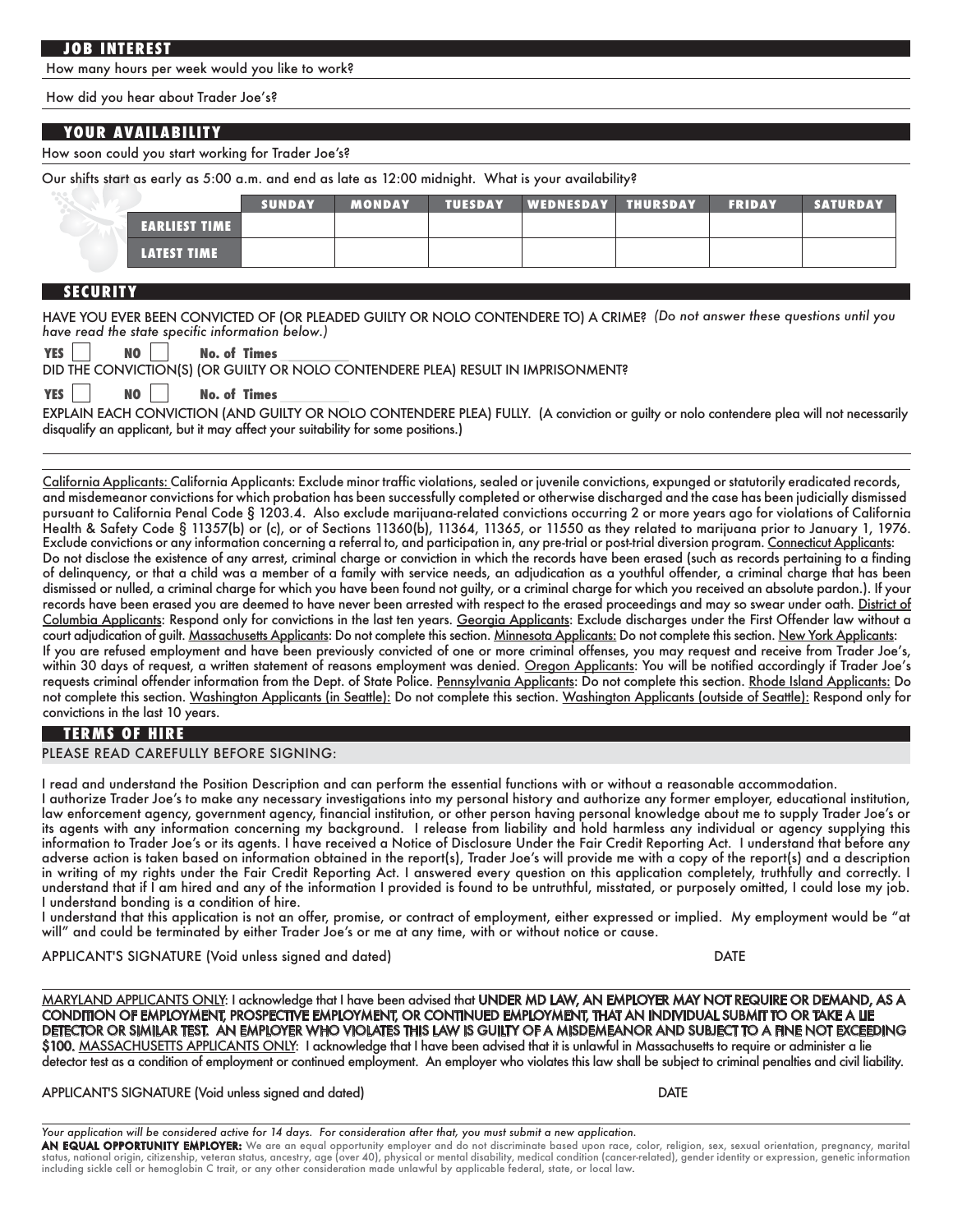# **SEE TRADER JOE'S SEE Crew Job Description**

At Trader Joe's…unyielding Integrity is required of us all.

The most important role for the Crew is to deliver a WOW Customer Experience. The Crew creates a fun, warm and friendly shopping experience throughout the store. They share their product knowledge and enthusiasm with customers by answering questions, offering suggestions, and walking customers to products. The Crew makes sure our customers know they are welcome and cared for. The Crew are assigned to the following teams based on the daily needs of the store: Customer Experience Team, Product Team, Store Opening Team, and Store Closing Team. The Crew move between teams based on functional need.

The Crew demonstrate their commitment to our Values Guide by performing the following duties under direction of Captains and Mates:

## **Engages customers by:**

- Greeting them, making eye contact, smiling, and saying hello.
- Educating self about products in order to share this knowledge.
- Answering questions and enthusiastically helping customers find items.
- Offering suggestions for meals and entertaining.
- Operating the cash register in a fun yet efficient manner, being respectful of customers' time.
- Bagging groceries with care.
- Helping customers out to their cars when needed.
- Promptly getting back to customers who have questions that need follow up.

## **Prepares the store for customers by:**

- Receiving, unloading and verifying deliveries.
- Stocking shelves, regularly rotating product and recording spoils and returns.
- Building eye catching, informative merchandise displays.
- Exercising proper food handling procedures.
- Making the store shine cleaning floors, bathrooms, break rooms.
- Collecting shopping carts and performing appropriate parking lot and store maintenance and upkeep.

## **Works as part of a team by:**

- Being friendly, courteous and respectful of fellow crew members having a positive attitude.
- Working with a sense of urgency within designated time frames.
- Seeking out new assignments and responsibilities.
- Discovering ways to improve processes.
- Arriving to work on time and ready to work at the start of their shift.
- Understands the importance of safety while performing all duties.

Additional duties may include performing the Helms role, working in the Demo station, creating signs or artwork, or ordering product as a Section Leader. All tasks are important and build upon our commitment to welcome and WOW! our customers. It is important that each crew member contributes to a great customer experience by participating in all aspects of the job.

The Crew work standing and walking throughout their shift. They use repetitive hand movements, and frequently lift weights up to 25 pounds. The Crew may occasionally lift weights from 10-50 pounds, to heights of 10 to 72 inches. They may also maneuver a 2-wheeled hand truck loaded with products weighing up to 200 pounds. Portions of the shift may be performed in temperatures around or below freezing. There may be abrupt temperature changes as the Crew moves from one environment to another. We deem regular and punctual attendance an essential part of the job.

Education: High school graduate preferred.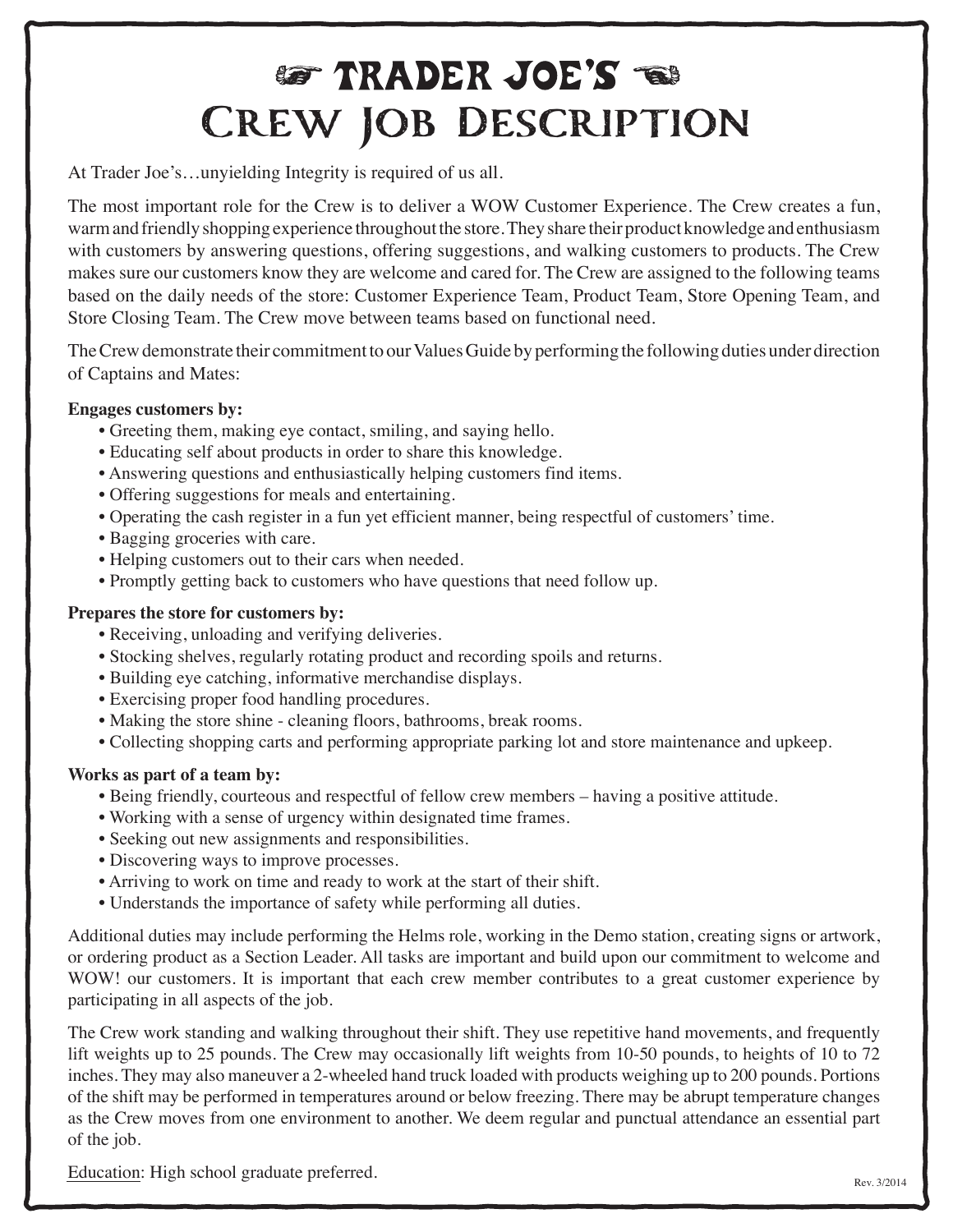#### **A Summary of Your Rights Under the Fair Credit Reporting Act**

The federal Fair Credit Reporting Act (FCRA) promotes the accuracy, fairness, and privacy of information in the files of consumer reporting agencies. There are many types of consumer reporting agencies, including credit bureaus and specialty agencies (such as agencies that sell information about check writing histories, medical records, and rental history records). Here is a summary of your major rights under the FCRA. **For more information, including information about additional rights, go to www.consumerfinance.gov/learnmore or write to: Consumer Financial Protection Bureau, 1700 G Street N.W., Washington, DC 20006.**

- **You must be told if information in your file has been used against you.** Anyone who uses a credit report or another type of consumer report to deny your application for credit, insurance, or employment – or to take another adverse action against you – must tell you, and must give you the name, address, and phone number of the agency that provided the information.
- - **You have the right to know what is in your file.** You may request and obtain all the information about you in the files of a consumer reporting agency (your "file disclosure"). You will be required to provide proper identification, which may include your Social Security number. In many cases, the disclosure will be free. You are entitled to a free file disclosure if:
	- a person has taken adverse action against you because of information in your credit report;
	- you are the victim of identify theft and place a fraud alert in your file;
	- your file contains inaccurate information as a result of fraud;
	- you are on public assistance;
	- you are unemployed but expect to apply for employment within 60 days.

In addition, all consumers are entitled to one free disclosure every 12 months upon request from each nationwide credit bureau and from nationwide specialty consumer reporting agencies. See www.consumerfinance.gov/learnmore for additional information.

- **You have the right to ask for a credit score.** Credit scores are numerical summaries of your credit-worthiness based on information from credit bureaus. You may request a credit score from consumer reporting agencies that create scores or distribute scores used in residential real property loans, but you will have to pay for it. In some mortgage transactions, you will receive credit score information for free from the mortgage lender.
- - **You have the right to dispute incomplete or inaccurate information.**  If you identify information in your file that is incomplete or inaccurate, and report it to the consumer reporting agency, the agency must investigate unless your dispute is frivolous. See www.consumerfinance.gov/learnmore for an explanation of dispute procedures.
- - **Consumer reporting agencies must correct or delete inaccurate, incomplete, or unverifiable information.** Inaccurate, incomplete or unverifiable information must be removed or corrected, usually within 30 days. However, a consumer reporting agency may continue to report information it has verified as accurate.
- - **Consumer reporting agencies may not report outdated negative information.** In most cases, a consumer reporting agency may not report negative information that is more than seven years old, or bankruptcies that are more than 10 years old.
- **Access to your file is limited.** A consumer reporting agency may provide information about you only to people with a valid need – usually to consider an application with a creditor, insurer, employer, landlord, or other business. The FCRA specifies those with a valid need for access.
- - **You must give your consent for reports to be provided to employers.** A consumer reporting agency may not give out information about you to your employer, or a potential employer, without your written consent given to the employer. Written consent generally is not required in the trucking industry. For more information, go to www.consumerfinance.gov/learnmore.
- **You may limit "prescreened" offers of credit and insurance you get based on information in your credit report.** Unsolicited "prescreened" offers for credit and insurance must include a toll-free phone number you can call if you choose to remove your name and address from the lists these offers are based on. You may opt-out with the nationwide credit bureaus at 1-888-567-8688.
- **You may seek damages from violators.** If a consumer reporting agency, or, in some cases, a user of consumer reports or a furnisher of information to a consumer reporting agency violates the FCRA, you may be able to sue in state or federal court.
- **Identity theft victims and active duty military personnel have additional rights.** For more information, visit www.consumerfinance.gov/learnmore.

**States may enforce the FCRA, and many states have their own consumer reporting laws. In some cases, you may have more rights under state law. For more information, contact your state or local consumer protection agency or your state Attorney General. For information about your federal rights, contact:** 

| TYPE OF BUSINESS:                           | CONTACT:                                |
|---------------------------------------------|-----------------------------------------|
| 1.a. Banks, savings associations, and       | a. Bureau of Consumer Financial         |
| credit unions with total assets of          | Protection                              |
| over \$10 billion and their affiliates.     | 1700 G Street NW                        |
|                                             | Washington, DC 20006                    |
| b. Such affiliates that are not banks,      |                                         |
| savings associations, or credit             | b. Federal Trade Commission:            |
| unions also should list, in addition to the | Consumer Response Center - FCRA         |
| <b>Bureau</b>                               | Washington, DC 20580                    |
|                                             | (877) 382-4357                          |
| 2. To the extent not included in item 1     | a. Office of the Comptroller of the     |
| above:                                      | Currency                                |
|                                             | <b>Customer Assistance Group</b>        |
| a. National banks, federal savings          | 1301 McKinney Street, Suite 3450        |
|                                             |                                         |
| associations, and federal branches          | Houston, TX 77010-9050                  |
| and federal agencies of foreign banks       |                                         |
|                                             | b. Federal Reserve Consumer Help        |
| b. State member banks, branches and         | Center                                  |
| agencies of foreign banks (other            | P.O. Box 1200                           |
| than federal branches, federal agencies,    | Minneapolis, MN 55480                   |
| and insured state branches of               |                                         |
| foreign banks), commercial lending          | c. FDIC Consumer Response Center        |
| companies owned or controlled by            | 1100 Walnut Street, Box #11             |
| foreign banks, and organizations            | Kansas City, MO 64106                   |
| operating under section 25 or 25A of the    |                                         |
| <b>Federal Reserve Act</b>                  | d. National Credit Union Administration |
|                                             | Office of Consumer Protection (OCP)     |
| c. Nonmember Insured Banks, Insured         | Division of Consumer Compliance and     |
| State Branches of Foreign                   | Outreach (DCCO)                         |
| Banks, and insured state savings            | 1775 Duke Street                        |
| associations                                | Alexandria, VA 22314                    |
|                                             |                                         |
| d. Federal Credit Unions                    |                                         |
| 3. Air carriers                             | Asst. General Counsel for Aviation      |
|                                             |                                         |
|                                             | Enforcement & Proceedings               |
|                                             | Department of Transportation            |
|                                             |                                         |
|                                             | 400 Seventh Street SW                   |
|                                             | Washington, DC 20590                    |
| 4. Creditors Subject to Surface             | Office of Proceedings, Surface          |
| <b>Transportation Board</b>                 | <b>Transportation Board</b>             |
|                                             | Department of Transportation            |
|                                             | 1925 K Street NW                        |
|                                             | Washington, DC 20423                    |
| 5. Creditors Subject to Packers and         | <b>Nearest Packers and Stockyards</b>   |
| Stockyards Act                              | Administration area supervisor          |
| 6. Small Business Investment                | Associate Deputy Administrator for      |
| Companies                                   | <b>Capital Access</b>                   |
|                                             | <b>United States Small Business</b>     |
|                                             | Administration                          |
|                                             |                                         |
|                                             | 406 Third Street, SW, 8th Floor         |
|                                             | Washington, DC 20416                    |
| 7. Brokers and Dealers                      | Securities and Exchange Commission      |
|                                             | 100 F St NE                             |
|                                             | Washington, DC 20549                    |
| 8. Federal Land Banks, Federal Land         | <b>Farm Credit Administration</b>       |
| Bank Associations, Federal                  | 1501 Farm Credit Drive                  |
| Intermediate Credit Banks, and              | McLean, VA 22102-5090                   |
| <b>Production Credit Associations</b>       |                                         |
| 9. Retailers, Finance Companies, and All    | FTC Regional Office for region in which |
| <b>Other Creditors Not Listed</b>           | the creditor operates or                |
| Above                                       | Federal Trade Commission: Consumer      |
|                                             | Response Center - FCRA                  |
|                                             | Washington, DC 20580<br>(877) 382-4357  |